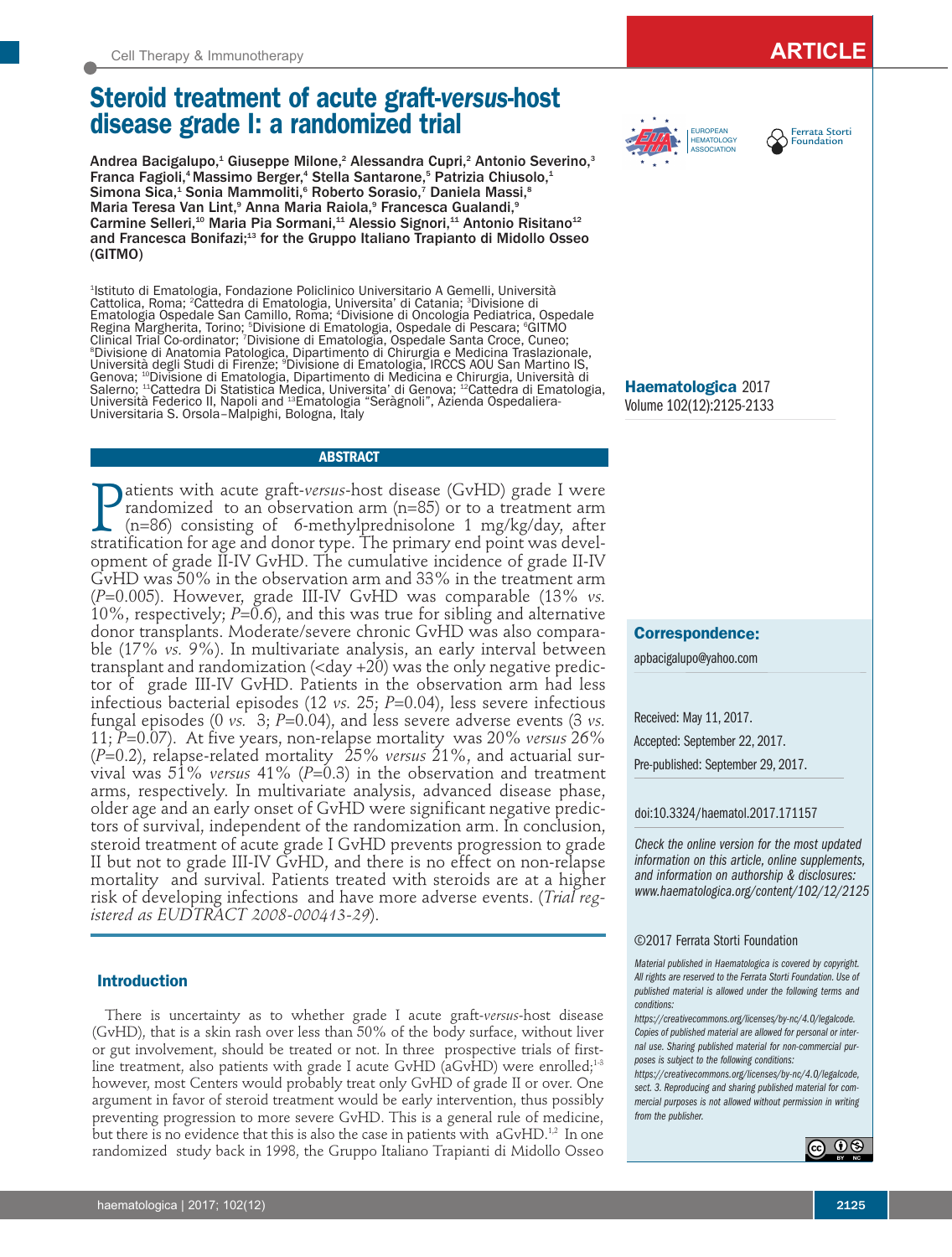(GITMO) had shown that early intervention with highdose steroid treatment (10 mg/kg) was equally effective as a conventional dose of steroids  $(2 \text{ mg/kg})$  in first-line treatment of aGvHD.<sup>3</sup> In that study, the proportion of patients who progressed to grade III-IV was similar in the two groups, despite a median interval between transplant and treatment of 12 days, arguing against the hypothesis that early aggressive intervention would be more effective than standard therapy and would be able to modify the natural disease course.<sup>3</sup> Similar results were seen in a more recent prospective randomized trial, once again comparing two different doses of steroids as first-line treatment, and again showing no difference in the rate of progression to severe GvHD.<sup>4</sup> In addition, steroids cause immune deficiency and promote infectious complications.5

On the other hand, early treatment of GvHD could be beneficial. In a retrospective study of unrelated donor transplants in two different Centers, non-relapse mortality (NRM) was lower in one Center using anti-thymocyte globulin (ATG) for GvHD prophylaxis and steroid treatment of grade I aGvHD.<sup>6</sup>

In any case, whether grade I GvHD should be treated or not has not been tested in a prospective trial, and this led GITMO to undertake this trial. The aim was how to calculate the lowest and highest success rate. We used data from the previous GITMO study: $25\%$  of patients with grade I GvHD treated with 6methylprednisolone (6MPred) 2 mg/kg progressed to grade II-IV GvHD. We hypothesized that patients left untreated would have twice the risk of progression to grade II-IV GvHD, and 170 patients were needed to test this hypothesis.

We report the results of this trial in patients with grade I GvHD, randomized to receive steroid treatment or no treatment.

# **Methods**

### **Study design**

This is a Gruppo Italiano Trapianto di Midollo Osseo (GITMO) study (study name: RAMP08; registered as EUDTRACT N 2008- 000413-29). The study was conducted according to Good Clinical Practice (GCP) and the Declaration of Helsinki. The study protocol was approved by all local ethical committees. Data entry was made by electronic CRF provided by Clinical Research Technolgy (CRT), Naples, Italy. The study is an open label multicenter, phase III randomized study comparing no treatment *versus* treatment with 6-methylprednisolone (6MPred) 1 mg/kg per day for transplanted patients with grade I aGvHD according to Gucksberg's criteria.7 Randomization was managed centrally *via* the web in a 1:1 ratio. Patients were randomized using a dynamic randomization algorithm, with minimization of differences between arms A and B to no more than 2 patients overall and 3 patients per strata. Patients were stratified according to phase (early/advanced) and donor type (matched sibling/alternative donors). We applied a modified intention-to-treat analysis, and all patients with at least one day of follow up were analyzed in the arm to which they had been allocated: 173 patients were randomized, between July 2009 and August 2014, and 171 were analyzed. The study outline is shown in Figure 1. Patients randomized to the observation arm were left untreated. Patients progressing to grade II-IV GvHD were considered to have reached the primary end point of the study, independent of the interval from randomization, and were treated according to standard procedures of each Center. Patients randomized to observation and not progressing were followed up.

### Table 1. Clinical data of patients randomized.

| oai aawa oi         |                          |                        |      |  |  |  |
|---------------------|--------------------------|------------------------|------|--|--|--|
| N                   | <b>Observation</b><br>85 | <b>Treatment</b><br>86 | P    |  |  |  |
| Age                 | $46(1-69)$               | $38(0.4-68)$           | 0.06 |  |  |  |
| Sex M/F             | 37/48                    | 35/51                  | 0.7  |  |  |  |
| Diagnosis           |                          |                        |      |  |  |  |
| SAA                 | $\overline{2}$           | $\overline{2}$         | 0.7  |  |  |  |
| AML                 | 41                       | 34                     |      |  |  |  |
| ALL                 | 16                       | 23                     |      |  |  |  |
| <b>CML</b>          | 3                        | 1                      |      |  |  |  |
| <b>MDS</b>          | 5                        | 7                      |      |  |  |  |
| Myelofibrosis       | $\overline{4}$           | 5                      |      |  |  |  |
| Myeloma             | $\overline{3}$           | 6                      |      |  |  |  |
| CLL                 | $\overline{3}$           | $\overline{2}$         |      |  |  |  |
| NHL                 | $\overline{4}$           | 3                      |      |  |  |  |
| HD                  | $\overline{2}$           | 1                      |      |  |  |  |
| Other               | $\overline{2}$           | $\overline{2}$         |      |  |  |  |
| Disease phase:early | 43 (53%)                 | 38 (47%)               | 0.7  |  |  |  |
| Donor type          |                          |                        |      |  |  |  |
| Matched SIBS        | 36 (42.4%)               | 34 (39.5)              | 0.1  |  |  |  |
| UD                  | 36 (42.4%)               | 44 (51.2%)             |      |  |  |  |
| <b>HAPLO</b>        | $6(7.1\%)$               | 7(8.1%                 |      |  |  |  |
| CB                  | 7(8.2%)                  | $1(1.2\%)$             |      |  |  |  |
| Conditioning MA/RIC | 64/21                    | 61/25                  | 0.8  |  |  |  |

M/F: male / female; SAA: severe aplastic anemia; AML: acute myeloid leukemia; ALL: acute lymphoblastic leukemia; CML: chronic myeloid leukemia; MDS: myelodysplastic syndromes; CLL: chronic lymphocytic leukemia; NHL: non-Hodgkin lymphoma; HD: Hodgkin disease; UD: unrelated donor; SIBS: siblings; HAPLO: HLA haploidentical donors; CB: cord blood; MA: myeloablative conditioning.; RIC: reduced intensity conditioning.

Patients randomized to treatment received 6MPred 1 mg/kg/day for five days. Patients progressing to grade II-IV GvHD, had reached the primary end point of the sudy and were treated according to the policy of each Center. If GvHD did not progress, 6MPred was tapered as follows: 0.75 mg/kg/day on days 6-10, 0.5 mg/kg/day on days 11-15, 0.25 mg/kg/day on days 16-20, 0.12 mg/kg/day on days 21-30, and discontinued on day +30.

### **End points**

The primary end point was the cumulative incidence of patients progressing to grade II-IV aGvHD. Secondary end points were: proportion of patients with grade III-IV GvHD, proportion of bacterial infections, viral infection, fungal infections, number of adverse events and severe adverse events, cumulative incidence of non-relapse mortality (NRM), cumulative incidence of relapse, proportion of patients developing chronic GvHD (limited and extensive), actuarial overall survival (OS).

#### **Inclusion and exclusion criteria**

Study inclusion criteria were: age 0-70 years, having received an allogeneic stem cell transplant for malignant or non-malignant diseases, developing a skin rash over 10-49% of the body surface within the previous 48 hours, having received an unmanipulated graft from any donor type, and not having received previous treatment with steroids. Signed informed consent was obtained from adults or, in the case of pediatric cases, their tutors. Conventional GvHD prophylaxis was given to all patients with cyclosporin methotrexate, with the addition of ATG for unrelated donors, and post-transplant cyclophosphamide (PT-CY) for the small number (n=15) of HAPLO grafts. A skin biopsy , was recommended but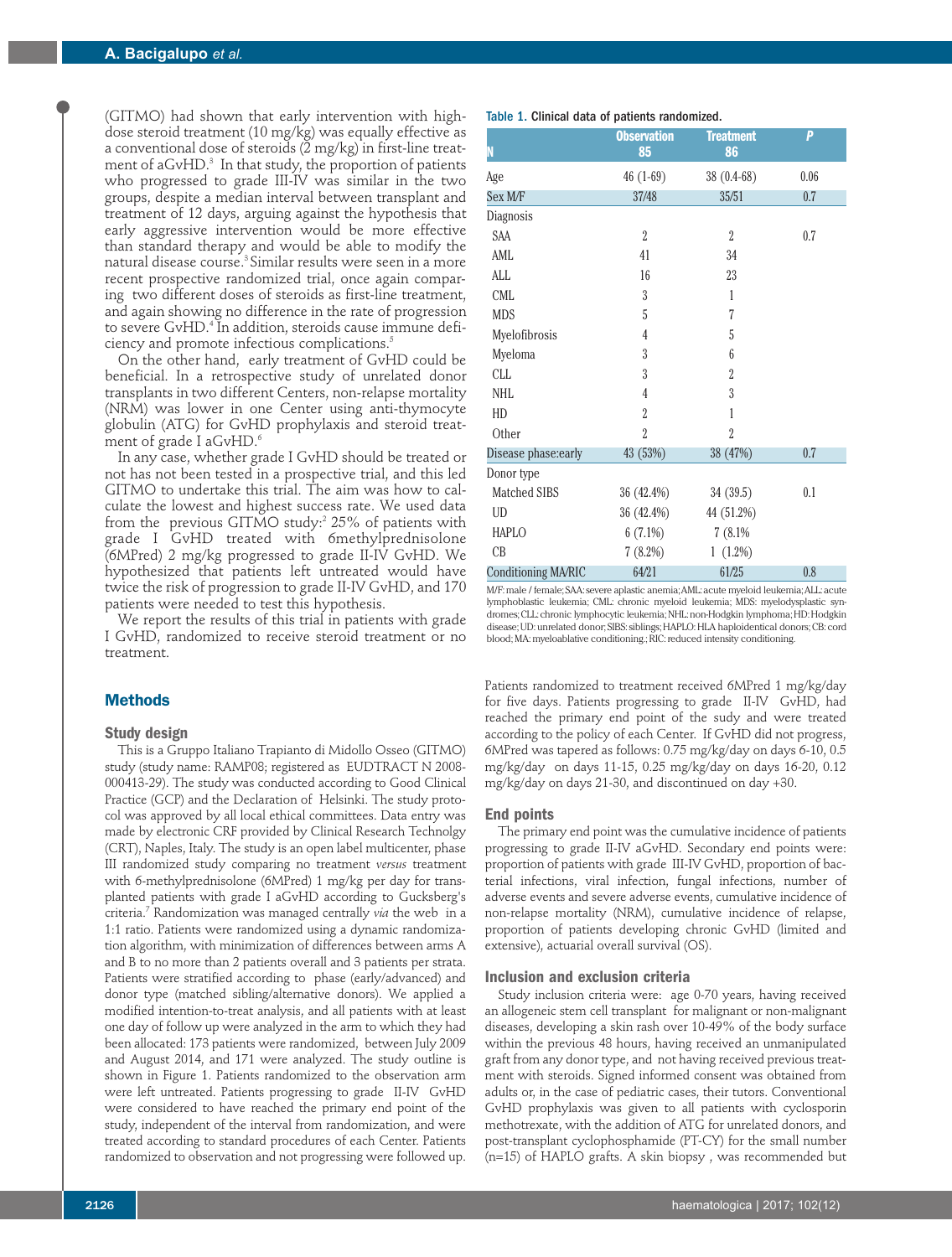

Figure 1. Study outline. Patients randomized to the observation (n=85) or treatment (n=86) arms all went forward for analysis. Two patients were not evaluable because essential data were missing (1 observation arm; 1 treatment arm). 6MPred: 6 mthylprednisolone; FU: follow up

not mandatory; centralized histopathology was provided (D Massi, Florence, Italy).

Exclusion criteria were: life-threatening infections, evidence of hematologic relapse, investigational drugs for GvHD prophylaxis, patients on steroid treatment (>0.5 mg/kg for 48 hours), grade II-IV GvHD. Progression to gut GvHD, but not liver GvHD, was confirmed by histology.

### **Patients' characteristics**

Clinical characteristics of the two groups (observation/treatment) are outlined in Table 1. Patients were well balanced in terms of diagnosis (*P*=0.7): the most frequent diagnosis was acute myeloid leukemia (AML) (n=75), followed by acute lymphoblastic leukemia (ALL) (n=39), and myelodysplastic syndromes (MDS) (n=12). Median age for observation/treatment was 46 years (1-69) *versus* 38 years (0.4-68) (*P*=0.06). The proportion of patients over 50 years was 51% in the observation arm and 49% in the treatment arm (*P*=0.8). Donor type was: HLA identical siblings n=36 and n=34, unrelated cord blood (CB) n=7 and n=1, unrelated donor (UD) n=36 and n=44, and haploidentical family donors (HAPLO) 6 and 7 (*P*=0.1) in the observation and treatment arms, respectively. The proportion of 1 antigen mismatched unrelated donors was 7 and 9, respectively (*P*=0.9). Disease phase was classified as early in 43 observation arm patients and in 38 treatment arm patients (P=0.7). The conditioning regimen was myeloablative in most patients (n=64 and n=61, respectively; *P*=0.8).

### **Supportive care**

Antibacterial prophylaxis with quinolones was given during the neutropenic phase. All Centers used PJV prophylaxis with cotri-

#### Table 2. Patient outcome.

| N                                 | <b>Observation</b><br>85 | <b>Treatment</b><br>86 | P    |
|-----------------------------------|--------------------------|------------------------|------|
| Interval transplant-random (days) | $20(4-120)$              | $20(3-102)$            | 0.5  |
| Interval random-GvHD II-IV (days) | $3(0-37)$                | $9(0-63)$              | 0.03 |
| GvHD II-IV (n. pts)               | 44                       | 29                     | 0.01 |
| GvHD III-IV (n. pts)              | 11                       | 9                      | 0.6  |
| Chronic GvHD moderate/severe      | 10                       | 15                     | 0.3  |
| Steroid dose mg/kg <100 days      | $9.5(0-105)$             | 24 (13.5-180)          | 0.01 |
| Causes of death                   |                          |                        |      |
| <b>GvHD</b>                       | 9                        | 13                     | 0.5  |
| Infections                        | 7                        | 9                      |      |
| <b>Toxicity</b>                   | 1                        | 1                      |      |
| Relapse                           | 20                       | 16                     |      |

Random: randomization; GvHD: graft-*versus*-host disease; N, n.: number; pts.: patients.

moxazole and monitored cytomegalovirus (CMV) reactivation by PCR or antigenemia twice weekly. Pre-emptive therapy was given in case of CMV reactivation. Epstein Barr Virus (EBV) was monitored by PCR weekly and treated pre-emptively if positive. Aspergillus antigenemia with galactomannan was also monitored weekly; diagnosis of invasive fungal disease was performed by standard criteria and treated accordingly. Specific infectious disease policies were performed according to standard procedures of each Center.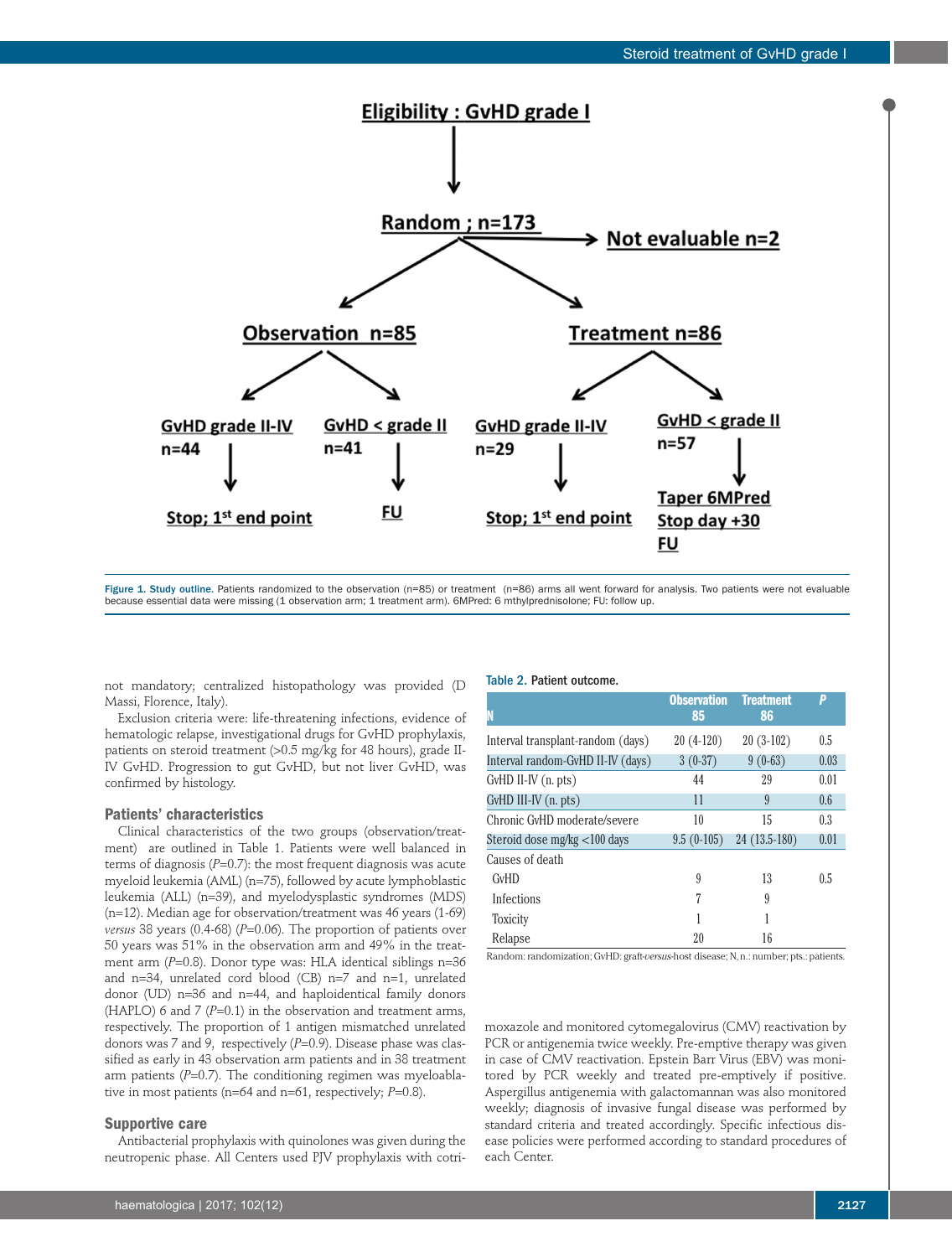



### **Statistical analysis**

Analysis of the primary end point was performed using the cumulative incidence (CI) of grade II-IV GvHD, calculated with mortality due to any cause as a competing risk. NRM was the competing risk for relapse-related death (RRD) and *vice versa*. Gray test was used to calculate difference between CI curves. Survival was calculated with Kaplan Meier curves, and the log rank test was used to test for difference between survival curves. Cox test was used for multivariate analysis.  $\chi^2$  tables, Fisher exact test, and 2-sample *t*-test were used as appropriate; these statistical analyses were carried out using NCSS10 for Windows.

Infections and adverse events within day 100 from randomization in the two arms were assessed using Poisson or Negative Binomial (NB) regression model. Each infection type was considered as a single dependent variable and the decision on whether to use the Poisson or the NB model was based each time on a Likelihood-ratio test for overdispersion of the dependent variable considered. The treatment group indicator was considered as independent variable and the likelihood-ratio test was used to test the association with infections. The total follow up of each patient was considered as an exposure variable into the model. Stata (v.14) was used for the computation.

Sample size calculation was made using data from a previous GITMO study:<sup>2</sup> 25% of patients with grade I GvHD treated with 6methylprednisolone (6MPred) 2 mg/kg, progressed to grade II or over GvHD. We hypothesized that patients left untreated would have twice the risk of progression to grade II-IV GvHD; 170 patients were needed to reject the null hypotesis with a power of 90%.

# **Results**

#### **Primary end point and GvHD**

The cumulative incidence (CI) of acute GvHD grade II was 50% in the observation arm and 33% in the treatment arm (*P*=0.005) (Figure 2). This difference was more pronounced in sibling donor grafts (SIB) (61% *vs.* 32%; *P*=0.01), as compared to alternative donor grafts (ALT) (42% *vs.* 33%; *P*=0.1). For patients who progressed, the

interval between randomization and progression was significantly shorter in the observation arm compared to the treatment arm (3 *vs.* 9 days; *P*=0.03) (Table 2). Figure 3 outlines the CI of grade III-IV GvHD in the observation *versus* the treatment arms (13% *vs.* 10%; *P*=0.6); it was seen in 7 *vs.* 4 sibling grafts, and in 4 *vs.* 5 alternative donor grafts, respectively  $(P=0.8)$ . It was seen more frequently in patients randomized before day 20 from transplant (n=88, 17%) as compared to patients randomized later (n=83, 6%) (*P*=0.02) irrespective of randomization to the observation or treatment arms: 18% *vs.* 16% for early GvHD (<day 20), and 7% *vs.* 5%, for late GvHD (day 20). Moderate/severe chronic GvHD was comparable and was diagnosed in 10 patients in the observation arm *versus* 15 in the treatment arm  $(P=0.3)$ .

### **Greatest severity of >grade 1 GvHD**

Skin GvHD, stage 2, 3 was diagnosed respectively in 22, 1 observation *vs.* 6, 2 treatment patients; liver GvHD stage 1,2, 3, was diagnosed in 4, 3, 1 observation *vs.* 7, 0, 0 treatment patients; gut GvHD stage 1, 2, 3, 4, was diagnosed respectively in 10, 3, 3, 1 observation *vs.* 3, 2, 3, 1 treatment patients.

### **Steroid dose and additional treatment**

The median cumulative dose of 6MPred received in the first 100 days was 9.5 mg/kg (range 0-105) and 24 mg/kg (range 13-180) in the observation and treatment arms, respectively (*P*=0.01) (Table 2). Of the 86 patients in the treatment arm, 57 (66%) were off steroids by day +30, whereas 29 were on steroids having progressed to grade II-IV GvHD. Of the 85 patients in the observation arm, 41 (48%) never received steroids. The use of a second immunosuppressive drug for GvHD in addition to corticosteroids was reported in 27 and 17 treatment and observation arms, respectively  $(P=0.08)$ ; administration of a third drug was reported in 12 and 7 patients (*P*=0.2) and a fourth drug in 4 and 2 patients, respectively (*P*=0.4). The second drug included mycophenolate mophetil (MMF) (in 6 and 7 patients, respectively), extracorporeal photophere-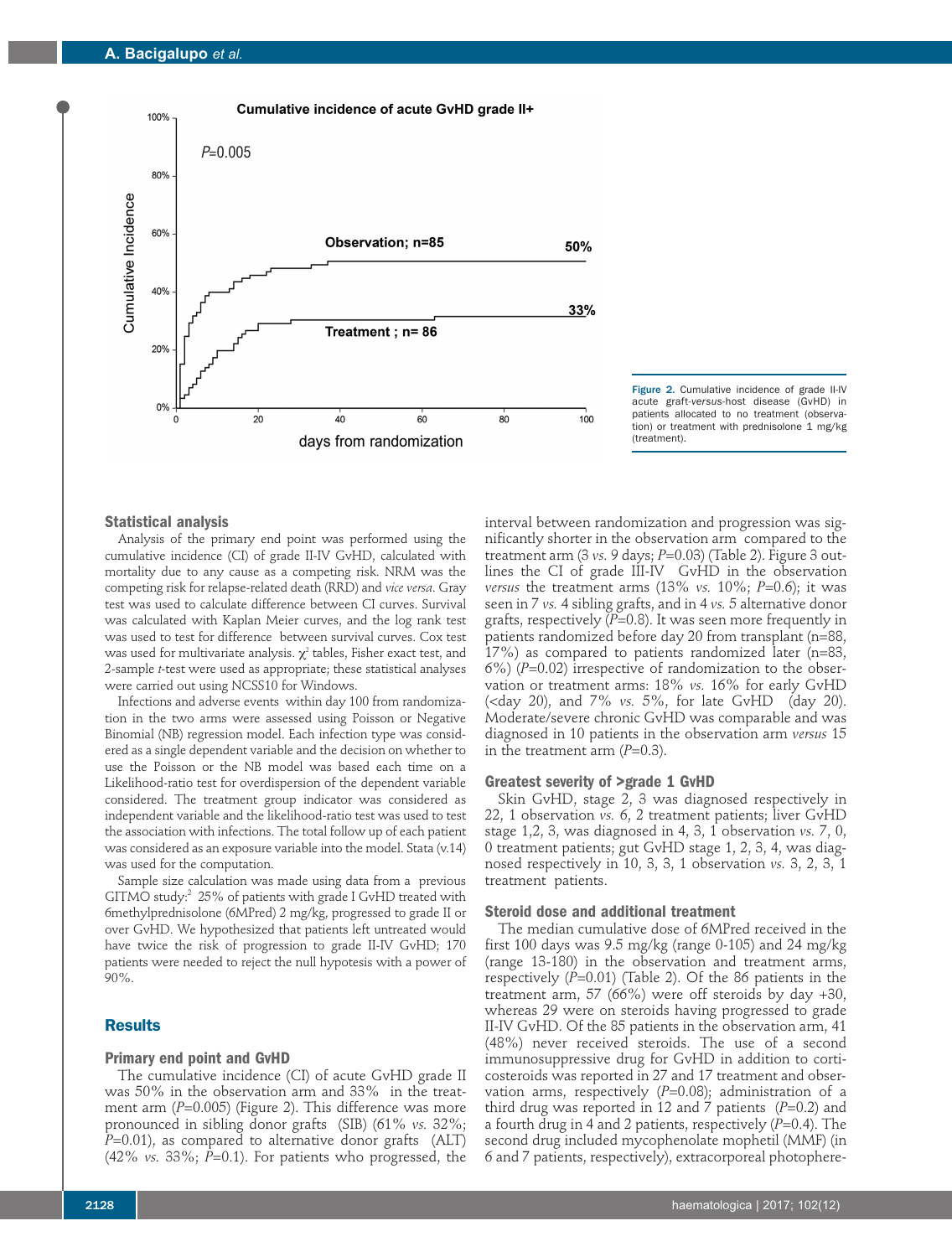



sis (ECP) (12 and 4 patients, respectively), or infliximab, etanercept, rituximab, basiliximab, sirolimus, anti-CD26 antibody, in a few patients each. The third added drug included ECP (3 and 2 patients, respectively), MMF (5 and 1, respectively), etanercept or anti-CD26 antibody. The fourth added drug included MMF and ECP.

### **Infections and adverse events**

A summary of the adverse events in the two randomization arms in the first three months of treatment is shown in Table 3. The observation arm had less bacterial, fungal and CMV infections compared to the treatment arm; other adverse events and other severe adverse events were also fewer in the observation arm (Table 3), although these were mainly not statistically significant. Other adverse events were reported in 17 and 33 patients in the two arms, respectively  $(P=0.11)$ , of which 3 and 11, respectively, were classified as severe (*P*=0.07). Adverse events included steroid-associated diabetes (0 *vs.* 9), acute renal failure (2 *vs.* 2), cystitis (5 *vs.* 5), hip necrosis (0 *vs.* 2), multi-organ failure (0 *vs.* 2), respiratory failure (0 *vs.* 3), and thrombosis (0 *vs.* 2) in the observation and treatment arms, respectively. Median blood counts were comparable on day +60 from randomization between the two arms. On day +60, chemistry results in the observation and treatment arms were also comparable.

#### **Non-relapse mortality**

The 5-year CI of NRM was 20% (observation arm) *versus* 26% (treatment arm) (*P*=0.2) (Figure 4), and was comparable also after stratifying patients for age: <40 years (12% *vs.* 19%) and >40 years (28% *vs.* 34%). In univariate analysis, there was a very strong influence of the interval between transplant and randomization on NRM: median interval 20 days, CI of NRM 31% *versus* 18% (*P*=0.0006) for patients randomized before or after day +20 from transplant, respectively. For early randomization (<20 days from transplant) NRM was 24% *vs.* 46% (*P*=0.02) in observation *versus* treatment patients, due to an excess of Table 3. Infectious episodes and adverse events in the two arms <100 days from randomization.

| N                           | <b>Observation</b><br>85 | <b>Treatment</b><br>86 | <b>p</b> * |
|-----------------------------|--------------------------|------------------------|------------|
| FU days at 100 days         | 8040                     | 7934                   |            |
| FU days/patient             | 94.5                     | 92.2                   |            |
| <b>Bacterial infections</b> | 12                       | 25                     | 0.045      |
| Severe bacterial inf.       | $\overline{3}$           | 8                      | 0.16       |
| Lethal bacterial inf.       | 2                        | 5                      | 0.29       |
| <b>Fungal infections</b>    | 8                        | 8                      | 0.94       |
| Severe fungal inf.          | 0                        | 3                      | 0.047      |
| Lethal fungal inf.          | $\theta$                 | $\overline{2}$         | 0.11       |
| <b>CMV</b>                  | 63                       | 84                     | 0.48       |
| Severe CMV inf.             | $\overline{3}$           | $\overline{3}$         | 0.94       |
| Lethal CMV infections       | $\theta$                 | $\overline{3}$         | 0.046      |
| Other viral infections      | 24                       | 15                     | 0.32       |
| <b>PTLD</b>                 | 2                        | 1                      | 0.53       |
| Other AE                    | 17                       | 33                     | 0.11       |
| Other severe AE             | 3                        | 11                     | 0.077      |
| Lethal AE                   | $\theta$                 | $\overline{4}$         | 0.041      |

One patient can have more than one infectious episode or adverse event. FU: follow up; AE: adverse events; inf: infections; CMV: cytomegalovirus; PTLD: post transplant lymphoproliferative disease. \**P*-value: Poisson or Negative Binomial (NB) regression model (see Statistical Analysis section).

infections in the treatment arm (2 *vs.* 8); for late randomization (>20 days) NRM was comparable in the two arms (22% and 14%; *P*=0.3).

#### **Relapse-related death and survival**

Relapse-related death was 25% in patients in the observation arm *versus* 21% in patients in the treatment arm (Figure 5); patients with early disease had a significantly lower probability of RRD in univariate analysis (RR 0.3, *P*=0.006). RRD was unaffected by the interval between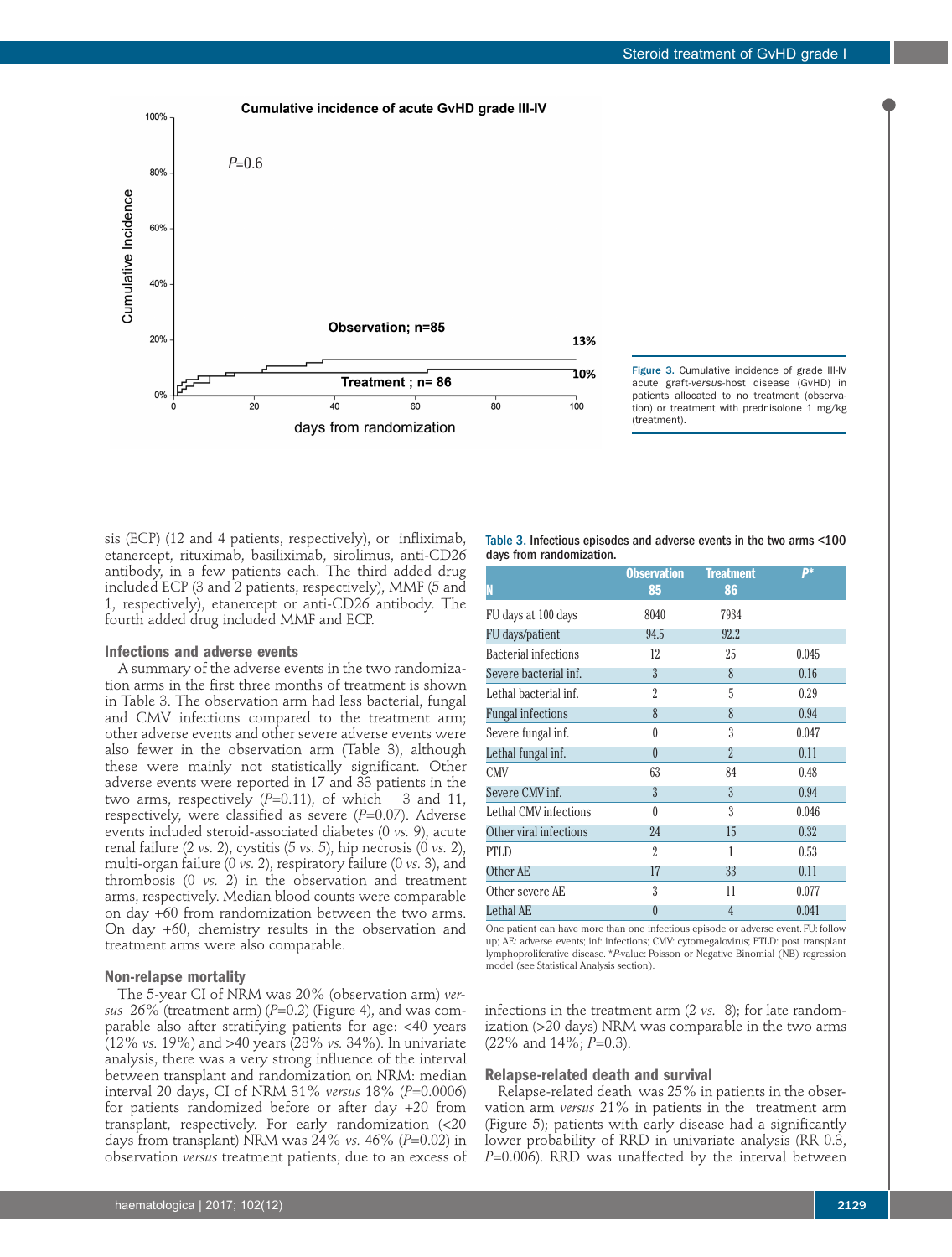### Table 4. Multivariate analysis.

|             |             |                 | <b>GvHD II-IV</b> |               |       | <b>Overall survival</b> |               |       |  |
|-------------|-------------|-----------------|-------------------|---------------|-------|-------------------------|---------------|-------|--|
|             | <b>Base</b> | <b>Compared</b> | <b>RR</b>         | 95% CI        | P     | <b>RR</b>               | 95%Cl         | P     |  |
| Age $(y)$   | <20         | >20             | 3.6               | 1.03-12.8     | 0.04  | 2.4                     | 1.09-5.58     | 0.02  |  |
|             |             | >40             | 5.6               | 1.71-18.6     | 0.004 | 2.9                     | 1.28-6.13     | 0.009 |  |
| Sex         | M           | F               | 0.9               |               | 0.8   | 0.9                     |               | 0.9   |  |
| Donor       | <b>ALT</b>  | <b>SIB</b>      | 1.2               |               | 0.4   | 0.8                     |               | 0.4   |  |
| Phase       | ADV         | <b>EARLY</b>    | 0.6               |               | 0.1   | 0.5                     | $0.35 - 0.9$  | 0.02  |  |
| Dx          | AL          | Other           | 0.9               |               | 0.8   | 1.1                     |               | 0.6   |  |
| SC source   | <b>BM</b>   | <b>PB</b>       | 0.7               |               | 0.3   | 0.9                     |               | 0.8   |  |
|             |             | CB              | 0.4               |               | 0.4   | 0.4                     |               | 0.3   |  |
| Rand        | <b>OBS</b>  | <b>TREAT</b>    | 0.5               | $0.35 - 0.99$ | 0.04  | 1.4                     |               | 0.1   |  |
| Int.Tx-Rand | <20         | $>20$ dd        | 0.7               |               | 0.2   | 0.4                     | $0.26 - 0.71$ | 0.001 |  |

Base: baseline value; Compared: compared value; RR: relative risk; CI: Confidence Interval; y: years; M: male; F: female; SC: stem cell; ADV: advanced; BM: bone marrow; PB: peripheral blood; CB: cord blood; *P*: *P*-value; GvHD graft-*versus*-host disease; Rand: randomization group; OBS: observation; TREAT: treatment; Dx: diagnosis; AL: acute leukemia; Int. Tx-Rand: interval in days (dd) between stem cell transplantation and randomization; ALT: alternative donor; SIB: identical sibling.





transplant and randomization. Actuarial 5-year survival was 51% *versus* 41% in the observation and treatment arms, respectively (*P*=0.3) (Figure 6). Predictors of survival in univariate analysis were younger age, early disease phase, and randomization beyond day +20 from transplant. Causes of death in the two study groups were: GvHD in 9 *versus* 13 patients, infection in 7 *versus* 9 patients, toxicity in 1 patient in each group, and leukemia relapse in 20 *versus* 16 patients (*P*=0.9) (Table 2). There was no significant difference in NRM between different Centers ( $\widetilde{P}=0.5$ ).

#### **Skin biopsies**

A skin biopsy to prove or disprove skin GvHD was not mandatory for eligibility in this trial. It was performed before randomization and reviewed centrally by one of the Authors (DM) in 38 patients. Of these, 36 (95%) were compatible with aGvHD (proven, probable, and possible in 9, 15 and 12 patients, respectively); these were equally distributed among the treatment and observation arms  $(P=0.7)$ .

#### **Multivariate analysis**

Progression to grade II-IV GvHD was predicted in a Cox analysis by age over 20 years (*P*=0.003) or 40 years (*P*=0.005), and randomization to the observation arm (*P*=0.02) (Table 4). A short interval between transplant and randomization (< 20 days), was the only variable predicting progression to grade III-IV GvHD (RR 0.4, 95%CI: 0.12-0.98; *P*=0.04) and was also associated with a higher risk of death (*P*=0.006). Survival was also predicted by patients' age and disease phase. NRM was predicted only by age over 20 years (RR 2.8, 95%CI: 0.88-9.18; *P*=0.07) and age over 40 years (RR 3.0, 95%CI: 0.99-9.67; *P*=0.051), and by early onset of GvHD before day +20 from transplant (RR 2.38, 95%CI: 1.06-4.0; *P*=0.03).

## **Discussion**

Treatment of aGvHD remains a difficult issue, despite several decades of studies and the many immunosuppressive/immunomodulating agents tested.<sup>8</sup> There are difficul-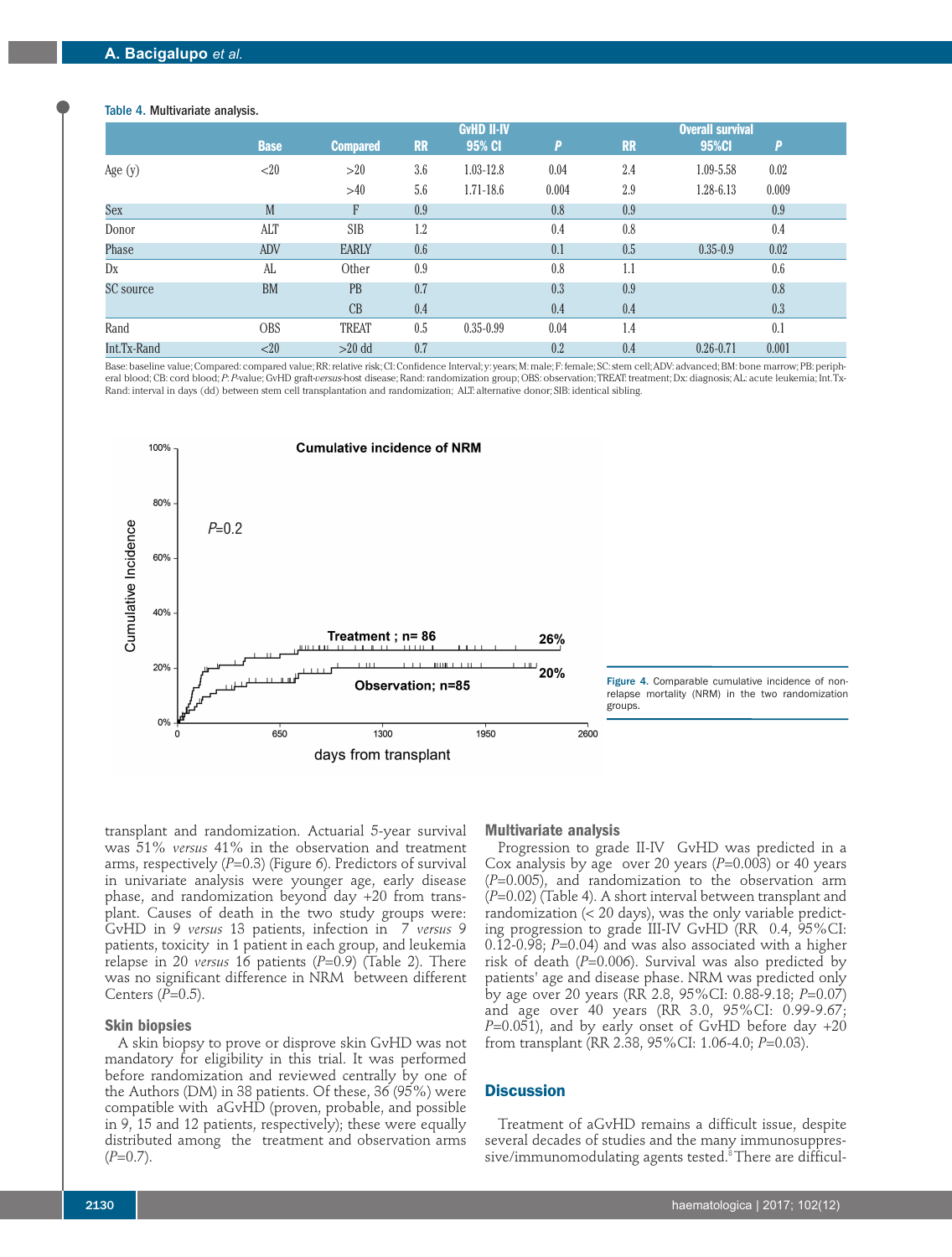

ties not only in the treatment, but problems start with staging of involved organs and overall grading of the disease, with several possible grading options and a degree of variability according to the assessor.<sup>7-13</sup> Despite differences in grading, and the difficulty in assessing response rates, it is recognized that mortality increases with increasing GvHD severity, and this is true both in the short and in the long term. $14$  In a large group of patients (n=4174), NRM at three years was 21% for grade 0-I aGvHD, 32% for grade II, 60% for grade III, and 89% for grade IV; the corresponding 3-year OS was 79%, 64%,  $37\%$  and  $10\%$ , respectively.<sup>14</sup> This study exemplifies on one hand, the major impact of aGvHD grading on the outcome of allogeneic transplants, and on the other, the lack of effective treatment when the disease is beyond grade II. In keeping with the latter observation, a recently developed risk score for aGvHD identifies patients at high risk of mortality according to the number of involved organs and the severity of GvHD at onset.<sup>13</sup> Mortality at six months is 22% for standard-risk and 44% for high-risk GvHD.13 A set of GvHD biomarkers have recently been described; these identify at the onset of the disease severe cases with a high risk of mortality eligible for early intervention.<sup>15</sup>

It would thus seem reasonable to try and prevent progression of aGvHD, and this may be achieved if aGvHD is treated at a very early stage (earliest being grade I, or a skin rash involving <50% of the body surface). We, therefore, asked whether steroid treatment of grade I GvHD would be beneficial, and we selected evolution to grade II or more as the primary end point of the study. Patients randomized in the observation arm would become eligible for treatment when diagnosed as grade II GvHD, also if this occurred 24 hours after randomization. This facilitated the informed consent procedure with the patients since there would be no delay in treatment once the disease had progressed to grade II. As expected, patients randomized to receive treatment at diagnosis of grade I GvHD had a significantly lower probability to progress to grade II or more GvHD compared to untreated patients (33% *vs.* 50%). The fact that patients in the observation arm, grafted from identical siblings, had a higher proportion of grades II-IV GvHD (61%) compared to patients in

the observation arm receiving alternative donor grafts (44%) can be explained by the fact that, in the latter, GvHD prophylaxis included either ATG or PT-CY, in addition to CyA and MTX (UD grafts) or CyA and mycophenolate (HAPLO grafts). The unexpected finding was that the CI of patients progressing to severe (grade III-IV) GvHD was comparable in the two groups (13% *vs.* 10%). Therefore, the primary end point of the study was reached, but this was due to skin GvHD progressing from stage II to stage III in the observation arm (22 observation *vs.* 6 treatment patients) and stage 1 gut GvHD (10 observation *vs.* 3 treatment patients). On the other hand, patients with stage II-IV gut GvHD were comparable in the two randomization groups (7 and 6, respectively), and liver GvHD was seen in a few patients only.

When looking at adverse events, we found that patients in the treatment arm had more infections and more adverse events than observation patients, in particular, bacterial infections, severe fungal infections, and CMV reactivation. As a consequence of similar severe GvHD and more infections, NRM was 20% in the observation *versus* 26% in the treatment arm, and survival at five years was 51% *versus* 41%, respectively. In a multivariate Cox analysis, there was a trend for inferior survival (*P*=0.09) in the treatment arm, despite a median younger age (38 *vs.* 46 years).

Other studies have tested early treatment of GvHD.<sup>2-4</sup> Etanercept and topical steroids have been reported by Gatza *et al*. 16 in grade I GvHD. Of the 34 patients enrolled in that study, 3% progressed to grade III-IV, significantly lower than another group of patients receiving topical steroids alone, 18% of whom progressed to grade III-IV GvHD.16 Although Gatza *et al*. suggested that etanercept was able to modify the natural course of the disease, 2-year NRM was 19%,<sup>16</sup> comparable to the 20% NRM of our observation arm, and the 26% of our treatment arm. Another non-steroid approach was tested propectively, randomizing patients to receive or not 2.5 mg/kg ATG, on day  $+7$  after an alternative donor transplant.<sup>17</sup> Grade III-IV GvHD was significantly reduced in the ATG group (5%) compared to the untreated group (15%), though NRM was only marginally reduced from 35% to 29% (*P*=ns).<sup>1</sup> Finally, high-dose cyclophosphamide post transplant is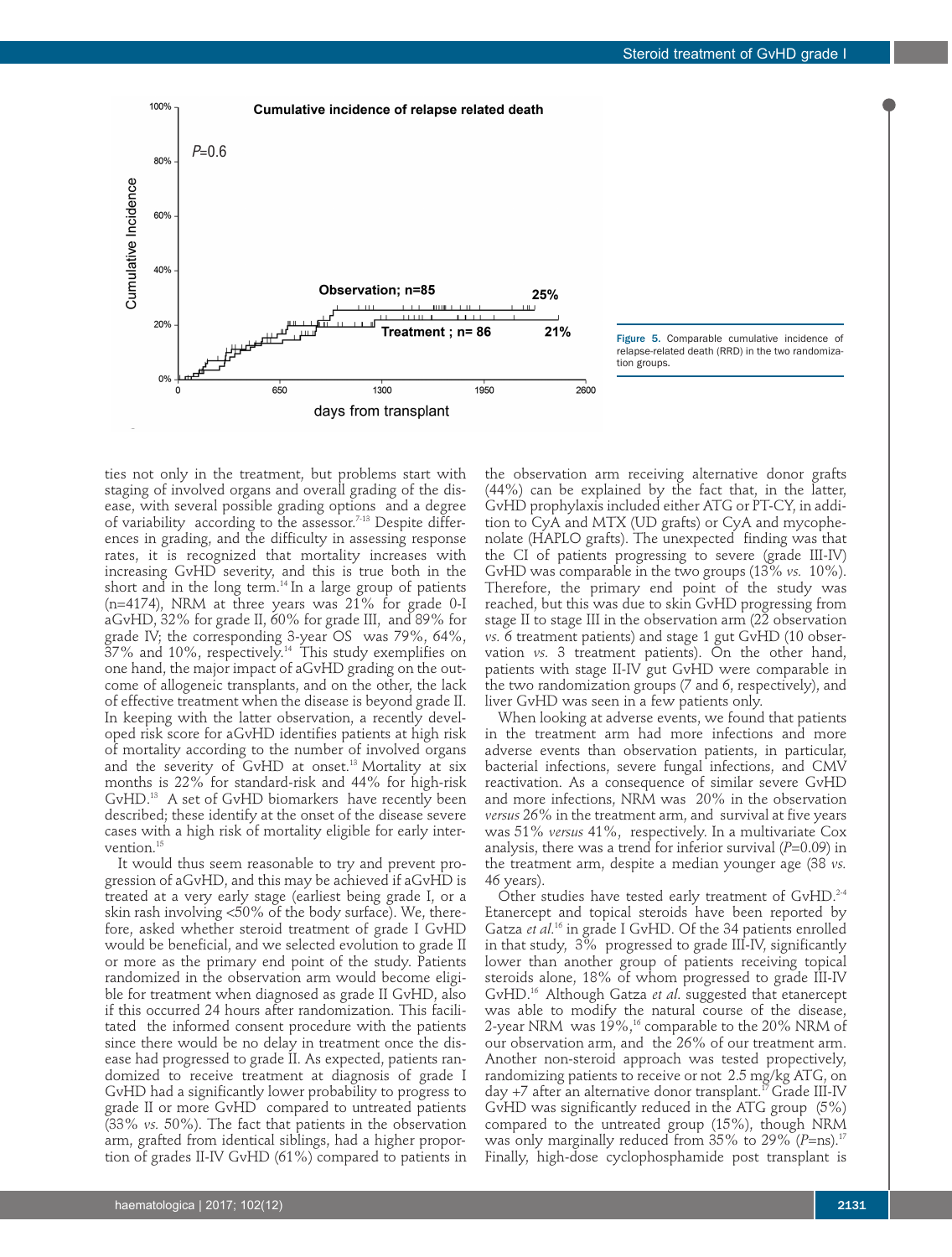

being widely and successfully used to prevent severe GvHD,<sup>18-20</sup> but again this is given very early (day  $+3$ ) and possibly interfers with the activation phase of T cells rather than with the effector phase.

We found a strong association of early GvHD with GvHD severity and survival. Patients developing grade I GvHD within day +20 from transplant had a higher probability (RR 2.7) of developing grade III-IV GvHD, as compared to patients randomized later (17% *vs.* 6%; *P*=0.02) and a higher risk of NRM (31% *vs.* 18%; *P*=0.0006). Randomization to steroids was not beneficial in these early grade I GvHD patients, with progression to grades III-IV in 18% observation *versus* 16% treatment patients. In addition, more cases of infectious mortality were found in patients randomized day 20 or later to the treatment arm. Univariate and multivariate analysis predicted survival by the time of randomization; 4-year survival of patients randomized before day +20 from transplant was 33% compared to 60% for patients randomized later (*P*=0.001), regardless of randomization to the observation or to the treatment arms. In our data base of 2445 allogeneic transplants, the proportion of grade III-IV GvHD in patients developing GvHD within day 20, between days 21-40, or beyond day 40 is 11%, 9% and 3%, respectively (*P*=0.0002), and NRM is 35%, 28% and 25%, respectively (*P*=0.0006) (*A Bacigalupo et al., 2017, unpublished data*), confirming other reports on the association of early onset as a risk factor for grade III-IV GvHD.<sup>21</sup>

In conclusion, steroid treatment of grade 1 GvHD prevents progression to grade II GvHD, but not to grade III-IV GvHD, and there is no beneficial effect on NRM and survival. In addition, patients receiving steroids are at a higher risk of developing infections and have more adverse events, especially if GvHD develops within day +20 from transplant. A small proportion of patients develop life-threatening GvHD, irrespective of early steroid treatment, suggesting that the severity of GvHD is determined at onset. Early identification of high-risk patients with recently described biomarkers,<sup>22</sup> and pre-emptive treatment with non-steroidal agents should be investigated with the aim of changing the natural course of the disease.

### *Study centers*

*The following Centers participated in the trial: Ospedale San Martino, Genova (A Bacigalupo); Ospedale Ferrarotto, Catania (G Milone); Ospedale San Camillo, Roma (A Locasciulli); Ospedale Civile, Pescara (A Santarone); Ospedale Regina Margherita, Torino (F Fagioli); Unviersita' Cattolica, Roma (S Sica, P Chiusolo); Ospedale S. Croce, Cuneo (N Mordini); Ospedale Civile, Alessandria (R Sorasio).*

### *Funding*

*This trial was supported by the Gruppo Italiano Trapianto di Midollo Osseo (GITMO), FARITMO, Genova, and AIRC, Milano.* 

### **References**

- 1. Bolaños-Meade J, Logan BR, Alousi AM, et al. Phase 3 clinical trial of steroids/mycophenolate mofetil vs steroids/placebo as therapy for acute GVHD: BMT CTN 0802. Blood. 2014; 124(22):3221-3227
- 2. Van Lint MT, Milone G, Leotta S, et al. Treatment of acute graft-versus-host dis-

ease with prednisolone: significant survival advantage for day +5 responders and no advantage for nonresponders receiving anti-thymocyte globulin. Blood. 2006; 107(10):4177-4181.

- 3. van Lint MT, Uderzo C, Locasciulli A, et al. Early treatment of acute graft-versus-host disease with high- or low-dose 6-methylprednisolone: a multicenter randomized trial from the Italian Group for Bone Marrow Transplantation. Blood. 1998; 92(7):2288- 2293.
- 4. Mielcarek M, Furlong T, Storer BE, et al. Effectiveness and safety of lower dose prednisone for initial treatment of acute graft-versus-host disease: a randomized controlled trial . Haematologica. 2015; 100(6);842-848.
- 5. Mikulska M, Raiola AM, Bruno B, et al. Risk factors for invasive aspergillosis and related mortality in recipients of allogeneic SCT from alternative donors: an analysis of 306 patients. Bone Marrow Transplant. 2009;44(6):361-370.